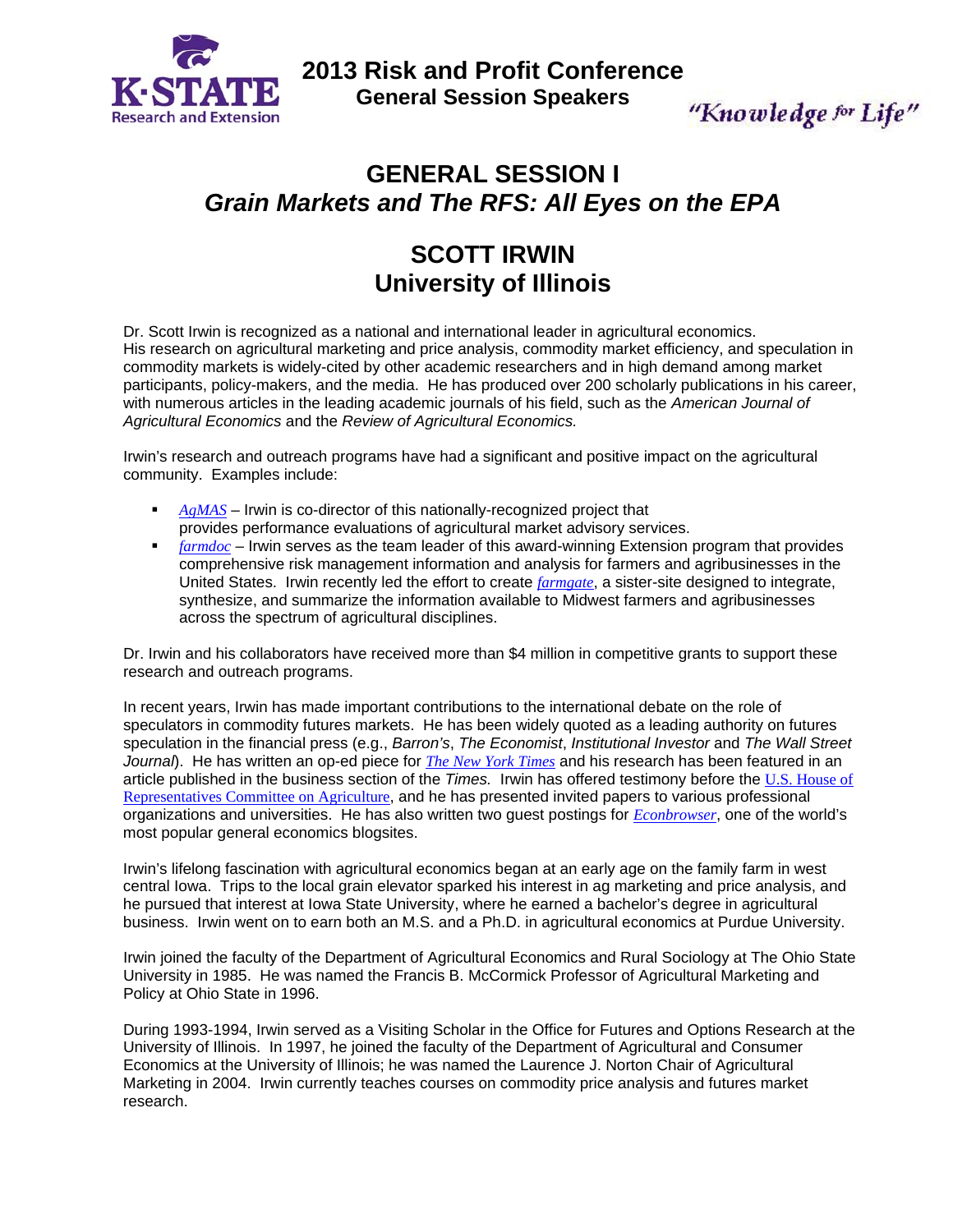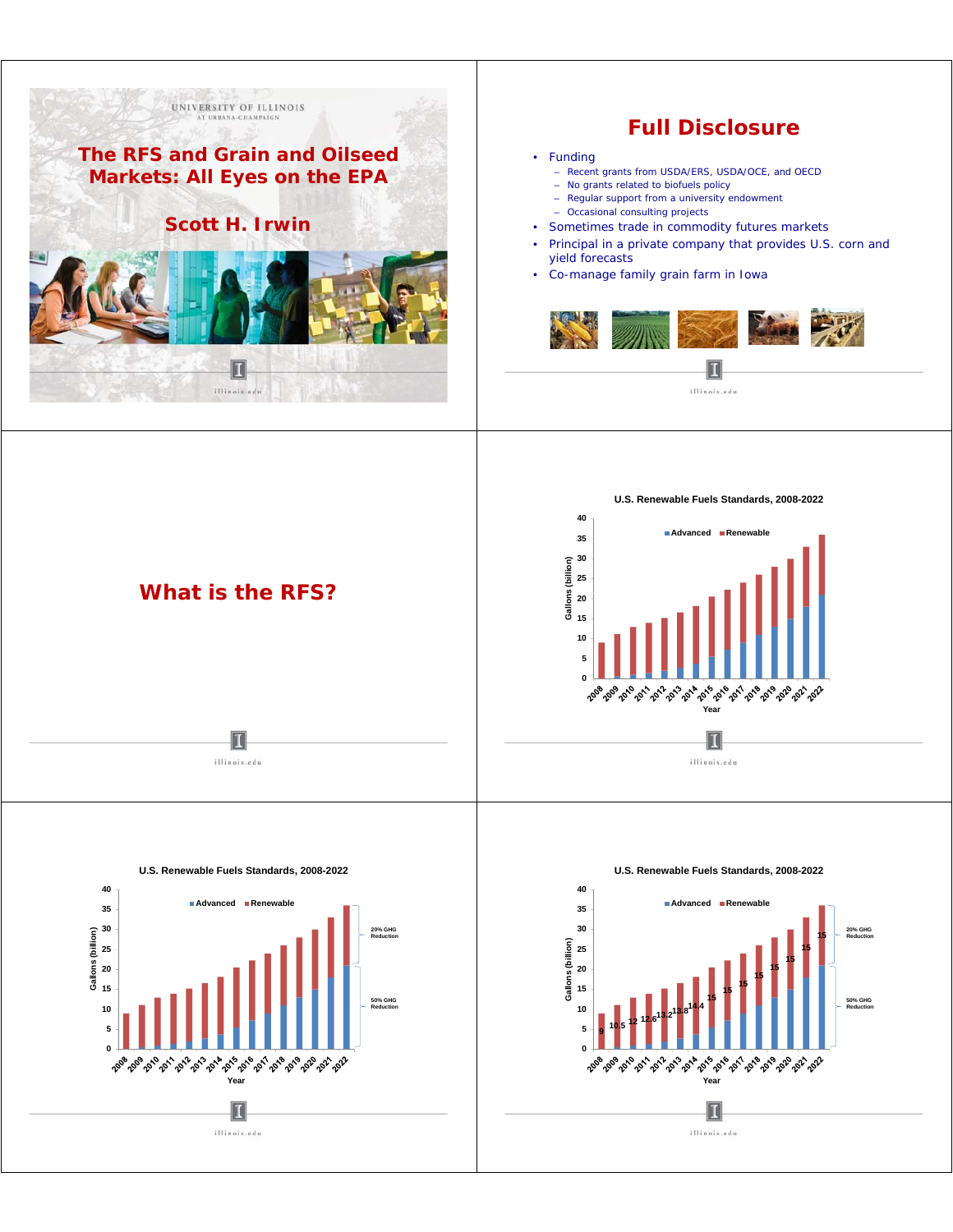



## *2013 Renewable Volume Obligations (RVOs)*

| <b>RFS Category</b>      | Percentage Ratio (%) | <b>Volume of Renewable Fuel</b><br>(billion gallons) |
|--------------------------|----------------------|------------------------------------------------------|
| Cellulosic biofuels      | 0.004%               | 0.006                                                |
| Biomass-based diesel     | 1.13%                | 1.28                                                 |
| <b>Advanced biofuels</b> | 1.62%                | 2.75                                                 |
| Total renewable fuel     | 9.74%                | 16.55                                                |

Source: "Regulation of Fuels and Fuel Additives: 2013 Renewable Fuel Standards." Federal Register, Vol. 78, No. 158, August 15, 2013, pp.49794-49830

 $\mathbf{I}$ 

illinois.edu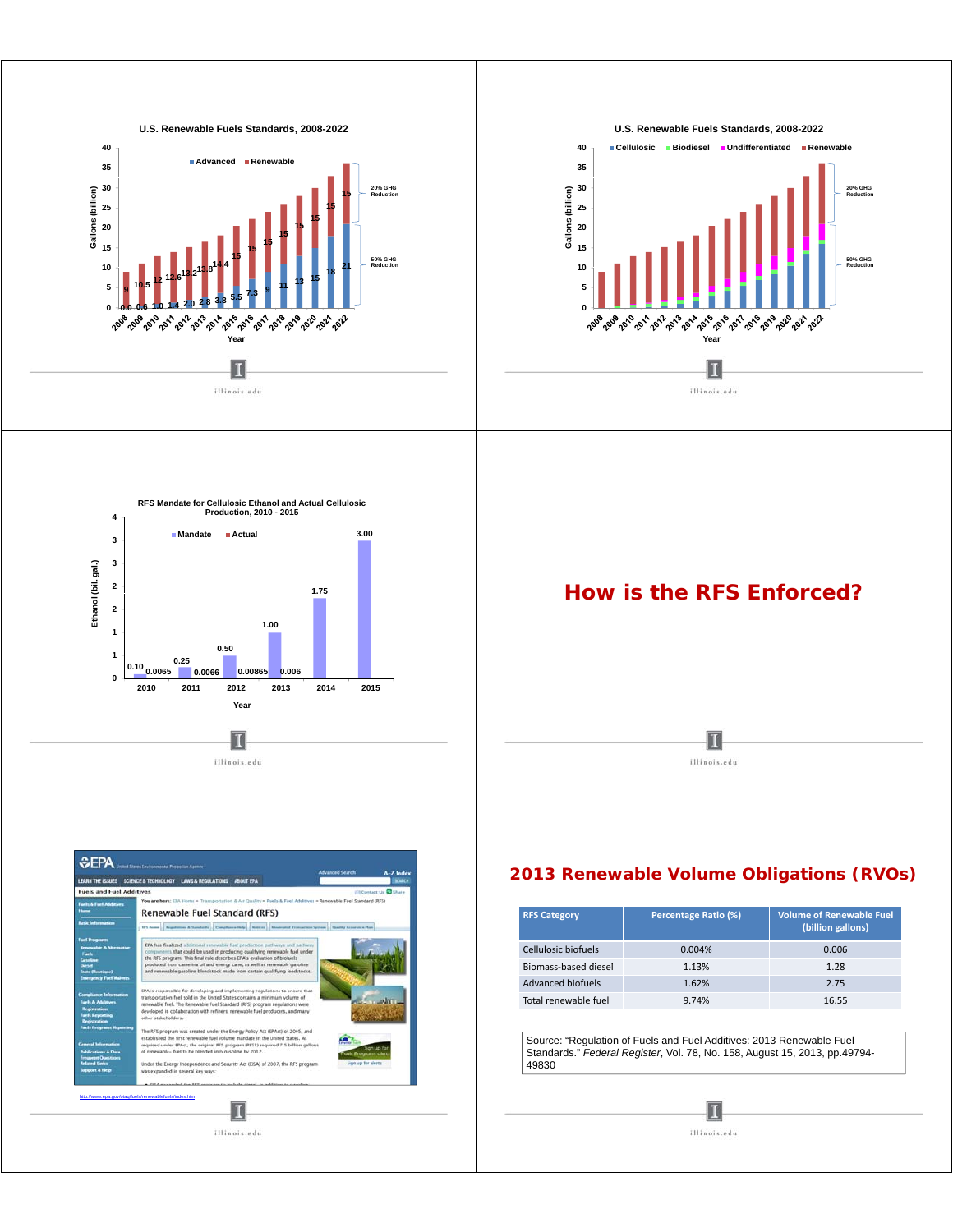### *Renewable Identification Numbers (RINs)*

- The U.S. EPA enforces RVOs using RINs, a tradable credit system
- A RIN is a 38-digit number assigned to each gallon or batch of renewable fuel produced or imported into the U.S.
- Each RIN travels with the biofuel as it moves through the supply chain
- RINs are actively traded in a secondary market
- RINs allow obligated parties to meet their individual mandates by applying RINs representing biofuels which they have physically purchased and blended, or those which were purchased from another party through RIN trading

П illinois.edu

#### $RIN = KYYYYCCCCFFFFFBBBBBRRDSSSSSSSEEEEEEEE$

#### Where

| K               | $=$ code distinguishing RINs still assigned to a gallon from RINs already detached |
|-----------------|------------------------------------------------------------------------------------|
| <b>YYYY</b>     | $=$ the calendar vear of production or import                                      |
| CCCC            | $=$ the company ID                                                                 |
| <b>FFFFF</b>    | $=$ the company plant or facility ID                                               |
| <b>BBBBB</b>    | $=$ the batch number                                                               |
| <b>RR</b>       | = the biofuel equivalence value (described below)                                  |
| D               | $=$ the renewable fuel category                                                    |
| SSSSSSSSS       | $=$ the start number for this batch of biofuel                                     |
| <b>BBBBBBBB</b> | $=$ the end number for this batch of biofuel                                       |
|                 |                                                                                    |

Source: Schnepf, R., and B.D. Yacobucci. "Renewable Fuel Standard (RFS): Overview and Issues." Congressional Research Service, March 2013. П illinois.edu

#### $RIN = KYYYYCCCCFFFFFBBBBBRRDSSSSSSSSEEEEEEEE$

| Where           |                                                                                                                                            |                                     | <b>Table 5. RFS D Code Definitions</b>                                                                                                     |                      |
|-----------------|--------------------------------------------------------------------------------------------------------------------------------------------|-------------------------------------|--------------------------------------------------------------------------------------------------------------------------------------------|----------------------|
| K               | $=$ code distinguishing RINs still assigned to a gallon from RINs already detached                                                         | D value                             | <b>RFS1</b>                                                                                                                                | RFS <sub>2</sub>     |
|                 |                                                                                                                                            |                                     | Cellulosic biomass ethanol                                                                                                                 | na                   |
| <b>YYYY</b>     | $=$ the calendar year of production or import                                                                                              |                                     | Any other renewable fuel                                                                                                                   | na                   |
| CCCC            | $=$ the company ID                                                                                                                         |                                     | na                                                                                                                                         | Cellulosic biofuel   |
| <b>FFFFF</b>    | $=$ the company plant or facility ID                                                                                                       |                                     | na                                                                                                                                         | Biomass-based diesel |
| <b>BBBBB</b>    | $=$ the batch number                                                                                                                       |                                     | na                                                                                                                                         | Advanced biofuel     |
|                 |                                                                                                                                            |                                     | na                                                                                                                                         | Renewable fuel       |
| <b>RR</b>       | = the biofuel equivalence value (described below)                                                                                          |                                     | na                                                                                                                                         | Cellulosic diesel    |
|                 | $=$ the renewable fuel category                                                                                                            | Program, Final Rule." Feb. 3, 2010. | Source: EPA, 40 C.F.R. Part 80, "Regulation of Fuels and Fuel Additives: Changes to Renewable Fuel Standard                                |                      |
| SSSSSSSSS       | $=$ the start number for this batch of biofuel                                                                                             | Notes: $na = not applicable.$       |                                                                                                                                            |                      |
| <b>EBBBBBEE</b> | $=$ the end number for this batch of biofuel                                                                                               |                                     |                                                                                                                                            |                      |
|                 | Source: Schnepf, R., and B.D. Yacobucci. "Renewable Fuel Standard (RFS): Overview and Issues." Congressional Research Service, March 2013. |                                     | Source: Schnepf, R., and B.D. Yacobucci. "Renewable Fuel Standard (RFS): Overview and Issues." Congressional Research Service, March 2013. |                      |
|                 |                                                                                                                                            |                                     |                                                                                                                                            |                      |
|                 | illinois.edu                                                                                                                               |                                     | illinois.edu                                                                                                                               |                      |
|                 |                                                                                                                                            |                                     |                                                                                                                                            |                      |
|                 |                                                                                                                                            |                                     |                                                                                                                                            |                      |
|                 |                                                                                                                                            |                                     |                                                                                                                                            |                      |



illinois.edu

# *What is the Ethanol Blend Wall?*

# П

illinois.edu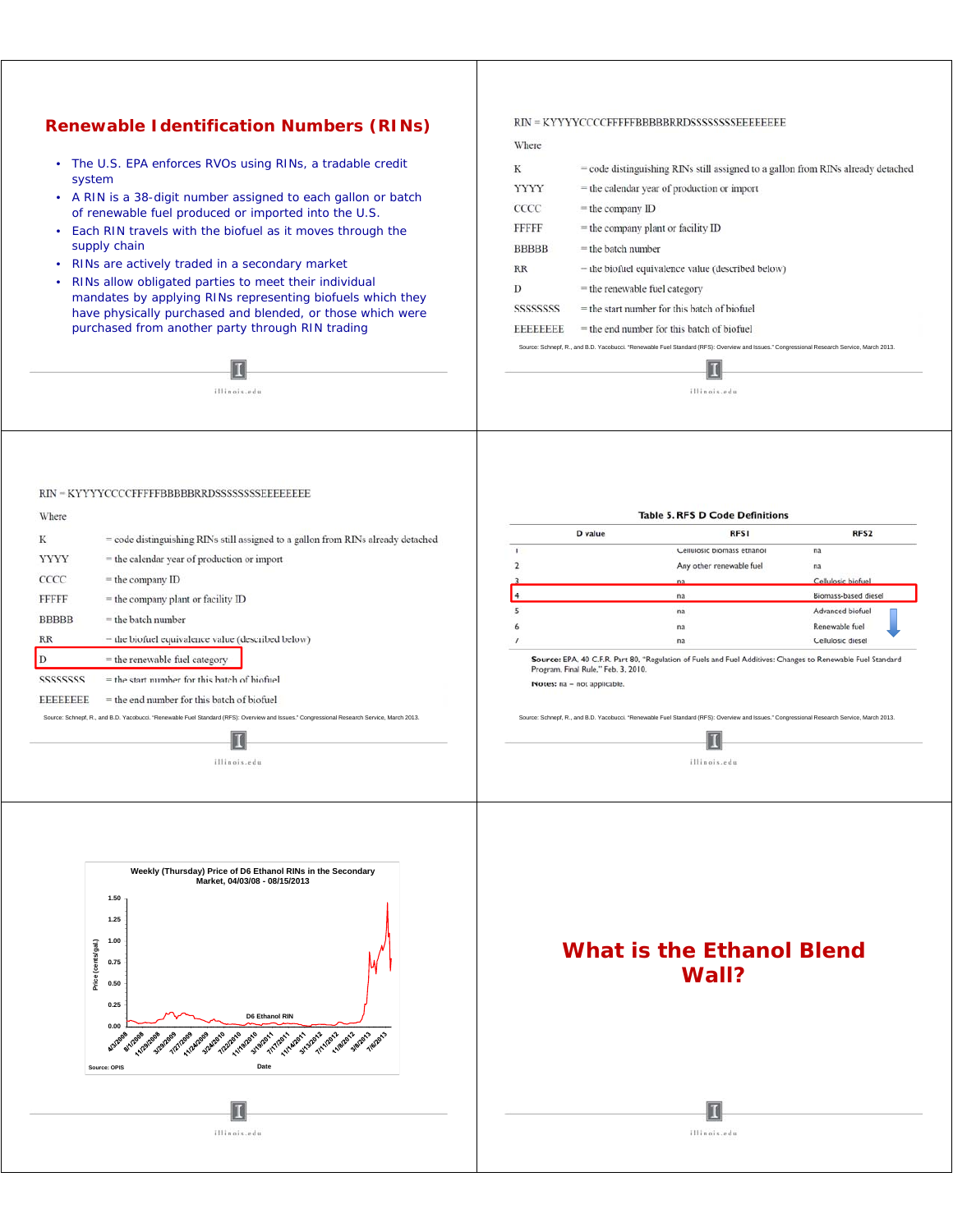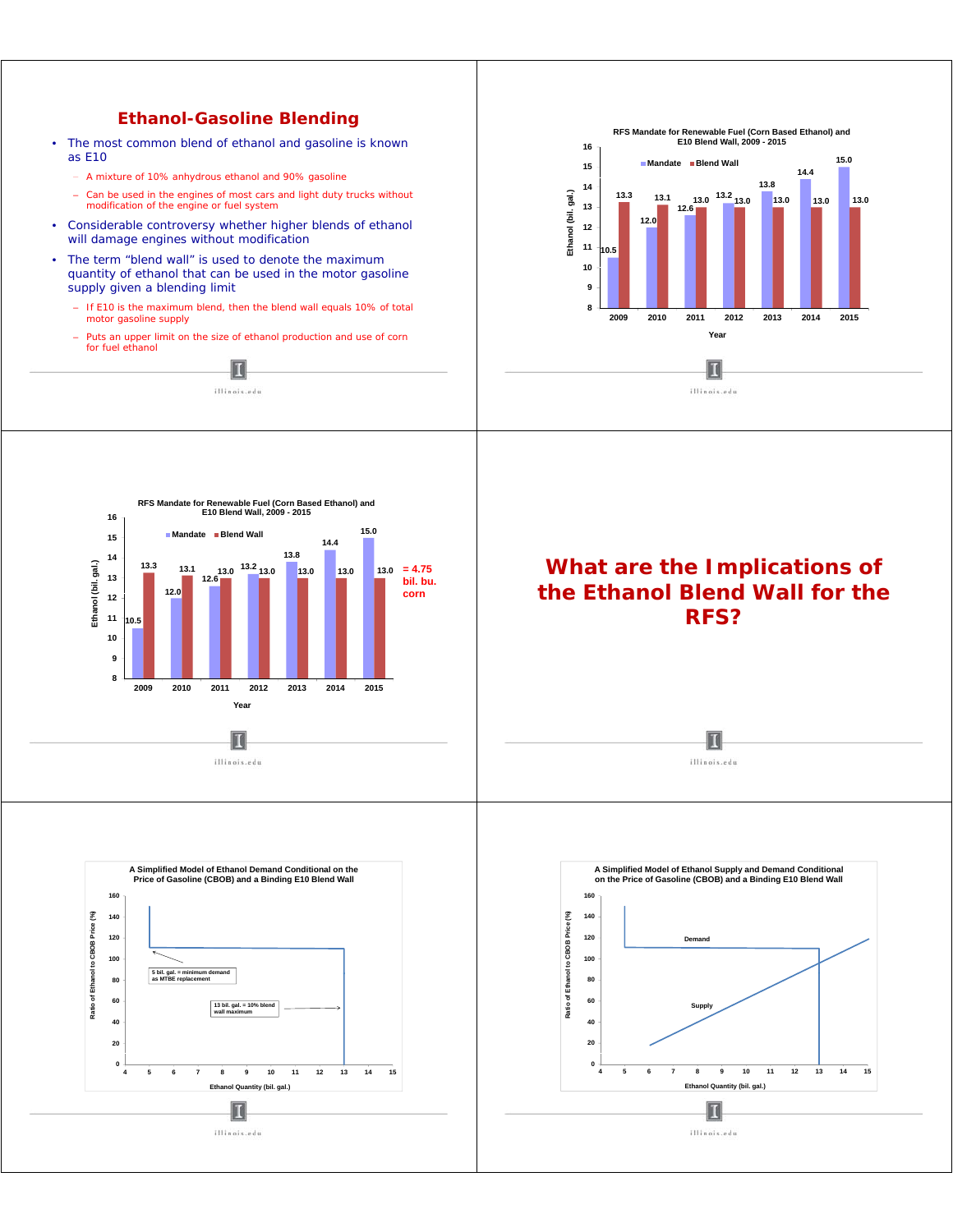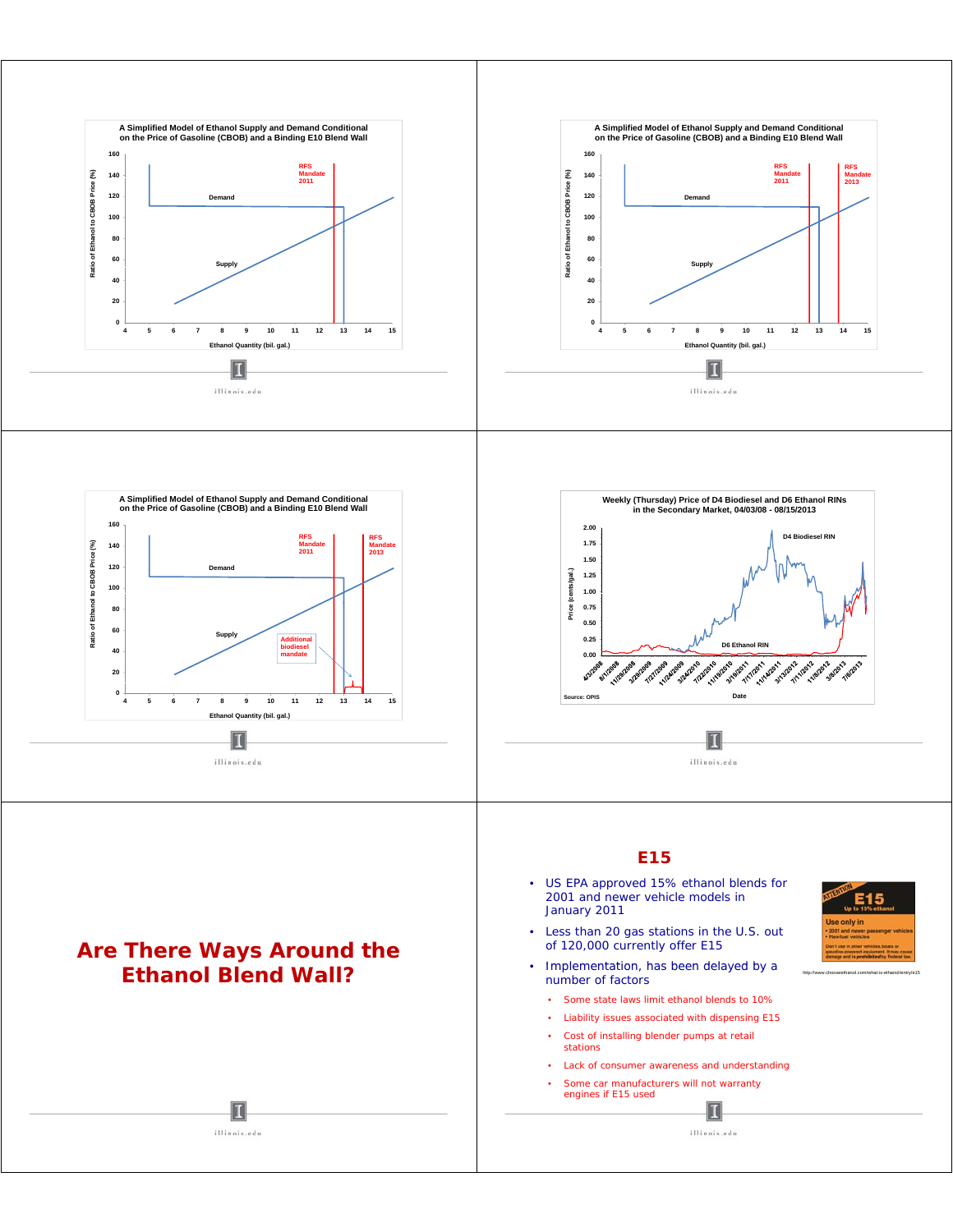

illinois.edu

#### *E85*

- Up to 85% ethanol blends have been approved for "flex fuel" vehicles for some time
- Over 11 million flex fuel vehicles on the road
- Represents a large potential consumption base for ethanol, perhaps large as 5-6 billion gallons <sup>5</sup> 6 annually
- Only about 40 million gallons of E85 used in 2012, or less than one tank per vehicle





http://www.afdc.energy.gov/fuels/ethanol\_e85.html

http://www.greencar.com/articles/flexing-ford-mustang-muscle-e85-

П illinois.edu

### *E85 Pricing*

- A gallon of ethanol has only about 2/3 of the energy content of a gallon of E10 gasoline
- Implies that a gallon of E85 will reduce gas mileage about 23% compared to E10 gasoline
- Suggests E85 should be priced at about 77% of the pump price of E10 gasoline
	- \$3.50 pump price of E10 translates into a breakeven E85 price of \$2.70
	- A further discount may be required by consumers to compensate for more frequent refueling stops

П

illinois.edu



illinois.edu

### *E85 Use through 2015*

- Positive factors
	- High crude oil and gasoline prices
	- Lower corn and ethanol prices
	- High D6 ethanol RINs prices
- Negative factors
	- Less than 3,000 stations out of 120,000 currently offer E85
	- Geographic concentration of stations in Midwest
	- Lack of critical mass of stations in any area
	- Cost of adding E85 pumps (\$10k to \$250k)
	- Varying ethanol content (51 to 83%)
	- Negative consumer perceptions (Consumer Reports)
	- RFS uncertainty

 $\mathbf{I}$ illinois.edu

*What are EPA's Options for Implementing the RFS and Implications for Grain Markets through 2015?*

> П illinois.edu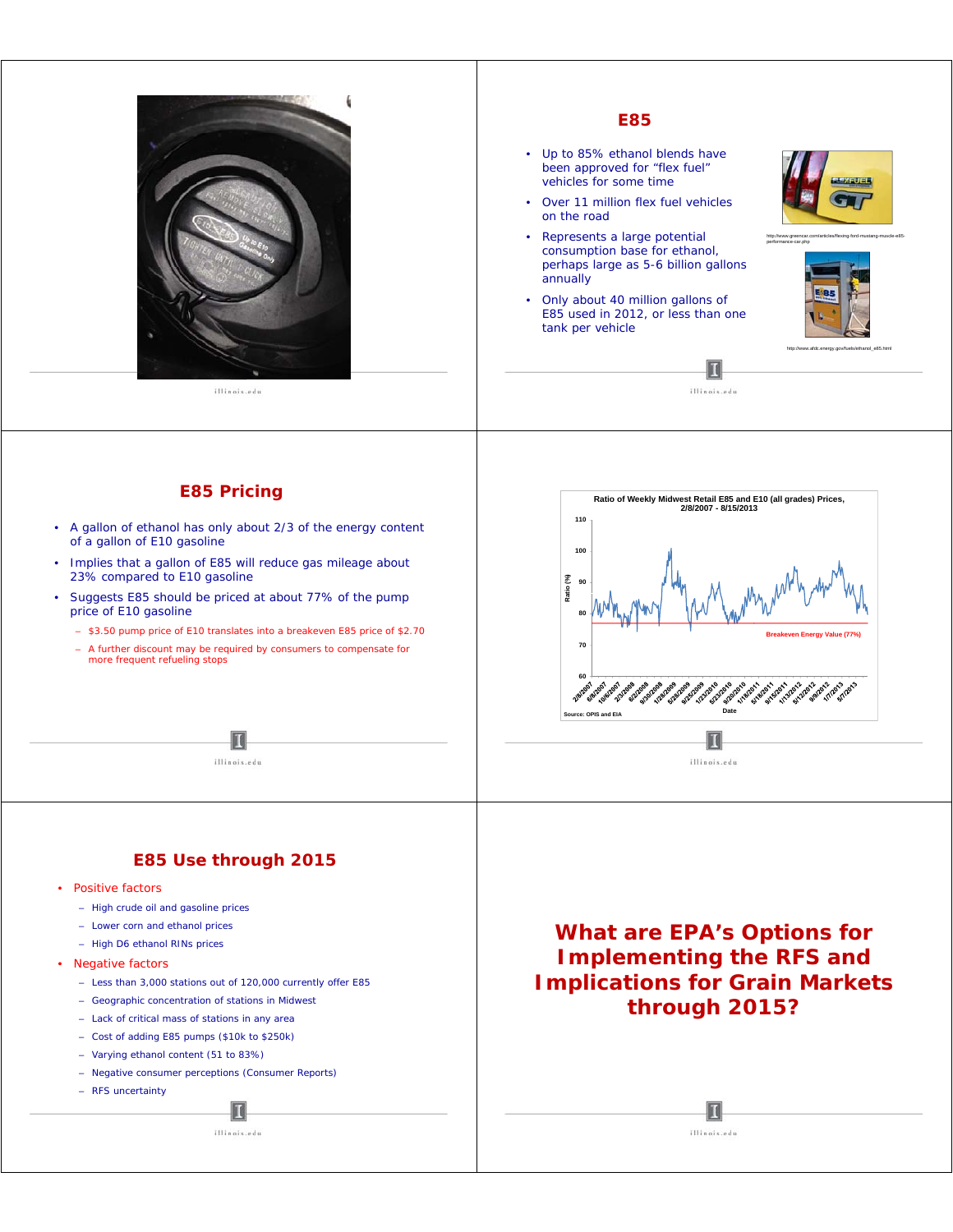| EPA Options in 2014 and 2015                                                                                                                                                                                                                                                               |                                                                                                                                                                                                   | <b>Key Assumptions for the Analysis</b>                                                                                                                                                                                                                                                                                                                                                                                                                                                                                                                                              |
|--------------------------------------------------------------------------------------------------------------------------------------------------------------------------------------------------------------------------------------------------------------------------------------------|---------------------------------------------------------------------------------------------------------------------------------------------------------------------------------------------------|--------------------------------------------------------------------------------------------------------------------------------------------------------------------------------------------------------------------------------------------------------------------------------------------------------------------------------------------------------------------------------------------------------------------------------------------------------------------------------------------------------------------------------------------------------------------------------------|
| 1. Continue the status quo (no<br>waiving of advanced or total RFS<br>mandate as cellulosic mandate is<br>waived)<br>Write down advanced mandate<br>and total RFS mandate near the<br>amount of cellulosic mandate<br>write down<br>3. Freeze all mandates at 2013<br>levels going forward | <b>FEDERAL REGISTER</b><br>Vol. 78<br>Thursday<br>February 7, 2013<br>No. 26<br>Part V<br>Environmental Protection Agency<br>Regulator of Furis and Furi Addition: 2013 Revealers Furi Stanlards. | • Steep ethanol blend wall through 2015<br>$\checkmark$ 100 million gallons of E85 in 2013<br>300 million gallons of E85 in 2014<br>✓<br>$\checkmark$ 700 million gallons of E85 in 2015<br>Ethanol imports from Brazil a maximum of 500 million<br>gallons per year<br>Ethanol exports from the U.S. fixed at 500 million gallons<br>per year<br>Biodiesel mandate increases to 1.5 billion gallons in 2014<br>$\bullet$<br>and 1.7 billion gallons in 2015<br>No biodiesel imports or exports<br>٠<br>D4, D5, and D6 RINs stocks total 2.5 billion gallons at the<br>start of 2013 |
| illinois.edu                                                                                                                                                                                                                                                                               |                                                                                                                                                                                                   | illinois.edu                                                                                                                                                                                                                                                                                                                                                                                                                                                                                                                                                                         |
| 0.44.04.04.04.000                                                                                                                                                                                                                                                                          |                                                                                                                                                                                                   | $0.41224 \pm 0.0121122 \pm 0.022$                                                                                                                                                                                                                                                                                                                                                                                                                                                                                                                                                    |

|          |       |                                                                      |              | Implementation of U.S. Renewable Fuels Standard for 2013-2015 under Status Quo--Billion Gallons |       |           |
|----------|-------|----------------------------------------------------------------------|--------------|-------------------------------------------------------------------------------------------------|-------|-----------|
| Calendar |       |                                                                      |              | Advanced                                                                                        |       |           |
| Year     | Total | Cellulosic                                                           | Biodiesel(a) | Undifferentiated                                                                                | Total | Renewable |
| 2013     | 16.55 | 0.006                                                                | 1.28         | 0.82                                                                                            | 2.75  | 13.80     |
| 2014     | 18.15 | 0.05                                                                 | 1.50         | 1.45                                                                                            | 3.75  | 14.40     |
| 2015     | 20.50 | 0.10                                                                 | 1.70         | 2.85                                                                                            | 5.50  | 15.00     |
|          |       | (a) each gallon of biodiesel receives 1.5 gallons credit towards RFS |              |                                                                                                 |       |           |

## *Option #1: Status Quo*

| Calendar |       |            |              | Implementation of U.S. Renewable Fuels Standard for 2013-2015 under Status Quo--Billion Gallons<br>Advanced |       |           |
|----------|-------|------------|--------------|-------------------------------------------------------------------------------------------------------------|-------|-----------|
| Year     | Total | Cellulosic | Biodiesel(a) | Undifferentiated                                                                                            | Total | Renewable |
| 2013     | 16.55 | 0.006      | 1.28         | 0.82                                                                                                        | 2.75  | 13.80     |
| 2014     | 18.15 | 0.05       | 1.50         | 1.45                                                                                                        | 3.75  | 14.40     |
| 2015     | 20.50 | 0.10       | 1.70         | 2.85                                                                                                        | 5.50  | 15.00     |

### *Option #2: Writedown*

|          |       |            |              |                  |       | Implementation of U.S. Renewable Fuels Standard for 2013-2015 under Advanced and Total Writedown--Billion Gallons |
|----------|-------|------------|--------------|------------------|-------|-------------------------------------------------------------------------------------------------------------------|
| Calendar |       |            |              | Advanced         |       |                                                                                                                   |
| Year     | Total | Cellulosic | Biodiesel(a) | Undifferentiated | Total | Renewable                                                                                                         |
| 2013     | 16.55 | 0.006      | .28          | 0.82             | 2.75  | 13.80                                                                                                             |
| 2014     | 16.70 | 0.05       | 1.50         | 0.00             | 2.30  | 14.40                                                                                                             |
| 2015     | 17.65 | 0.10       | 1.70         | 0.00             | 2.65  | 15.00                                                                                                             |

 $\blacksquare$ 

illinois.edu



*Option #1: Status Quo*

|          |       |                                                                      |              | Implementation of U.S. Renewable Fuels Standard for 2013-2015 under Status Quo--Billion Gallons |       |           |
|----------|-------|----------------------------------------------------------------------|--------------|-------------------------------------------------------------------------------------------------|-------|-----------|
| Calendar |       |                                                                      |              | Advanced                                                                                        |       |           |
| Year     | Total | Cellulosic                                                           | Biodiesel(a) | Undifferentiated                                                                                | Total | Renewable |
| 2013     | 16.55 | 0.006                                                                | 1.28         | 0.82                                                                                            | 2.75  | 13.80     |
| 2014     | 18.15 | 0.05                                                                 | 1.50         | 1.45                                                                                            | 3.75  | 14.40     |
| 2015     | 20.50 | 0.10                                                                 | 1.70         | 2.85                                                                                            | 5.50  | 15.00     |
|          |       | (a) each gallon of biodiesel receives 1.5 gallons credit towards RFS |              |                                                                                                 |       |           |

## *Option #2: Writedown*

|          |       |                                                                      |              |                  | Implementation of U.S. Renewable Fuels Standard for 2013-2015 under Advanced and Total Writedown--Billion Gallons |           |
|----------|-------|----------------------------------------------------------------------|--------------|------------------|-------------------------------------------------------------------------------------------------------------------|-----------|
| Calendar |       |                                                                      |              | Advanced         |                                                                                                                   |           |
| Year     | Total | Cellulosic                                                           | Biodiesel(a) | Undifferentiated | Total                                                                                                             | Renewable |
| 2013     | 16.55 | 0.006                                                                | 1.28         | 0.82             | 2.75                                                                                                              | 13.80     |
| 2014     | 16.70 | 0.05                                                                 | 1.50         | 0.00             | 2.30                                                                                                              | 14.40     |
| 2015     | 17.65 | 0.10                                                                 | 1.70         | 0.00             | 2.65                                                                                                              | 15.00     |
|          |       | (a) each gallon of biodiesel receives 1.5 gallons credit towards RFS |              |                  |                                                                                                                   |           |

## *Option #3: Freeze*

| Calendar |       |                                                                      |              | Advanced         |       |           |
|----------|-------|----------------------------------------------------------------------|--------------|------------------|-------|-----------|
| Year     | Total | Cellulosic                                                           | Biodiesel(a) | Undifferentiated | Total | Renewable |
| 2013     | 16.55 | 0.006                                                                | 1.28         | 0.82             | 2.75  | 13.80     |
| 2014     | 16.55 | 0.05                                                                 | 1.50         | 0.45             | 2.75  | 13.80     |
| 2015     | 16.55 | 0.10                                                                 | 1.70         | 0.10             | 2.75  | 13.80     |
|          |       | (a) each gallon of biodiesel receives 1.5 gallons credit towards RFS |              |                  |       |           |
|          |       |                                                                      |              |                  |       |           |

 $\,$ illinois.edu